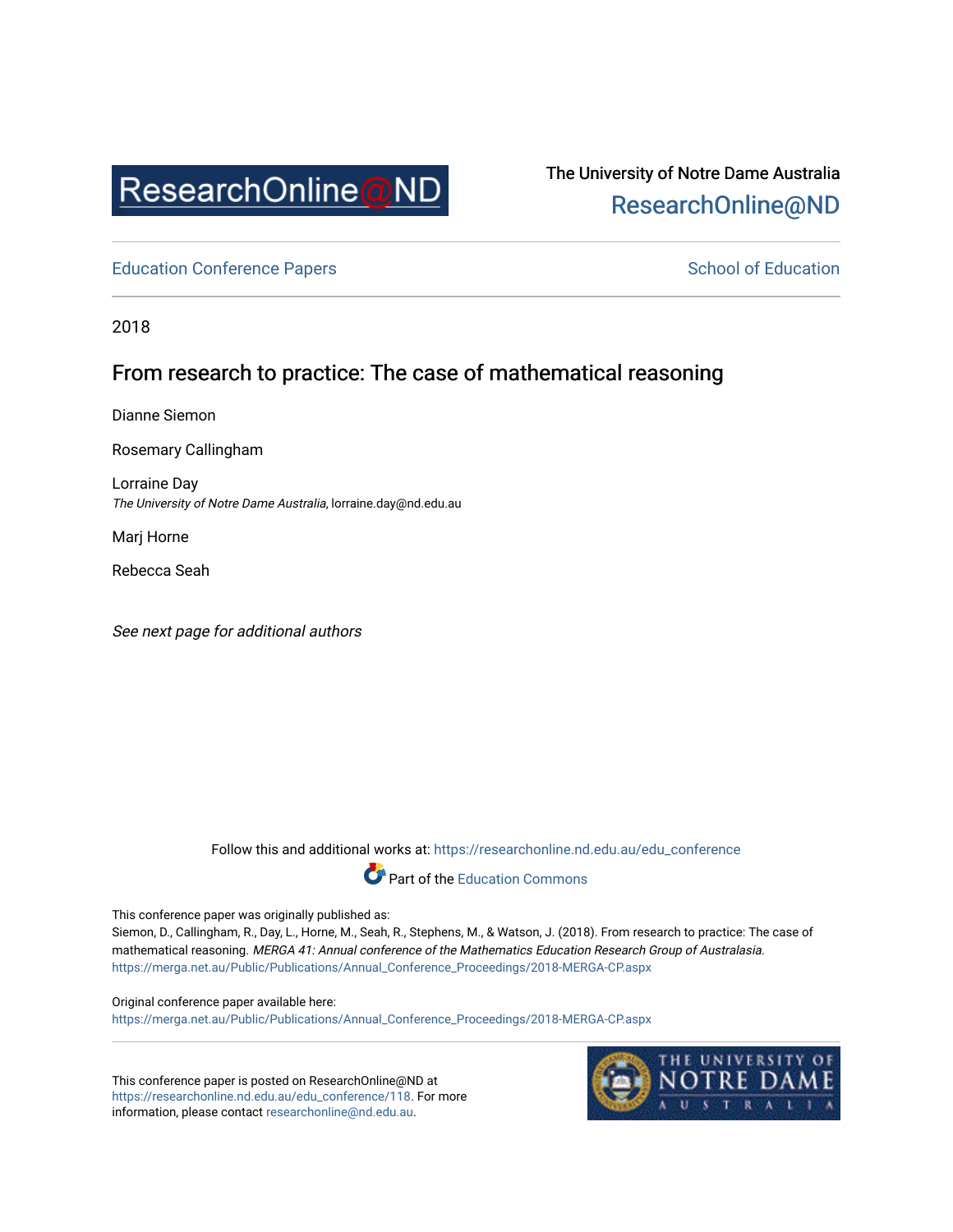#### Authors

Dianne Siemon, Rosemary Callingham, Lorraine Day, Marj Horne, Rebecca Seah, Max Stephens, and Jane Watson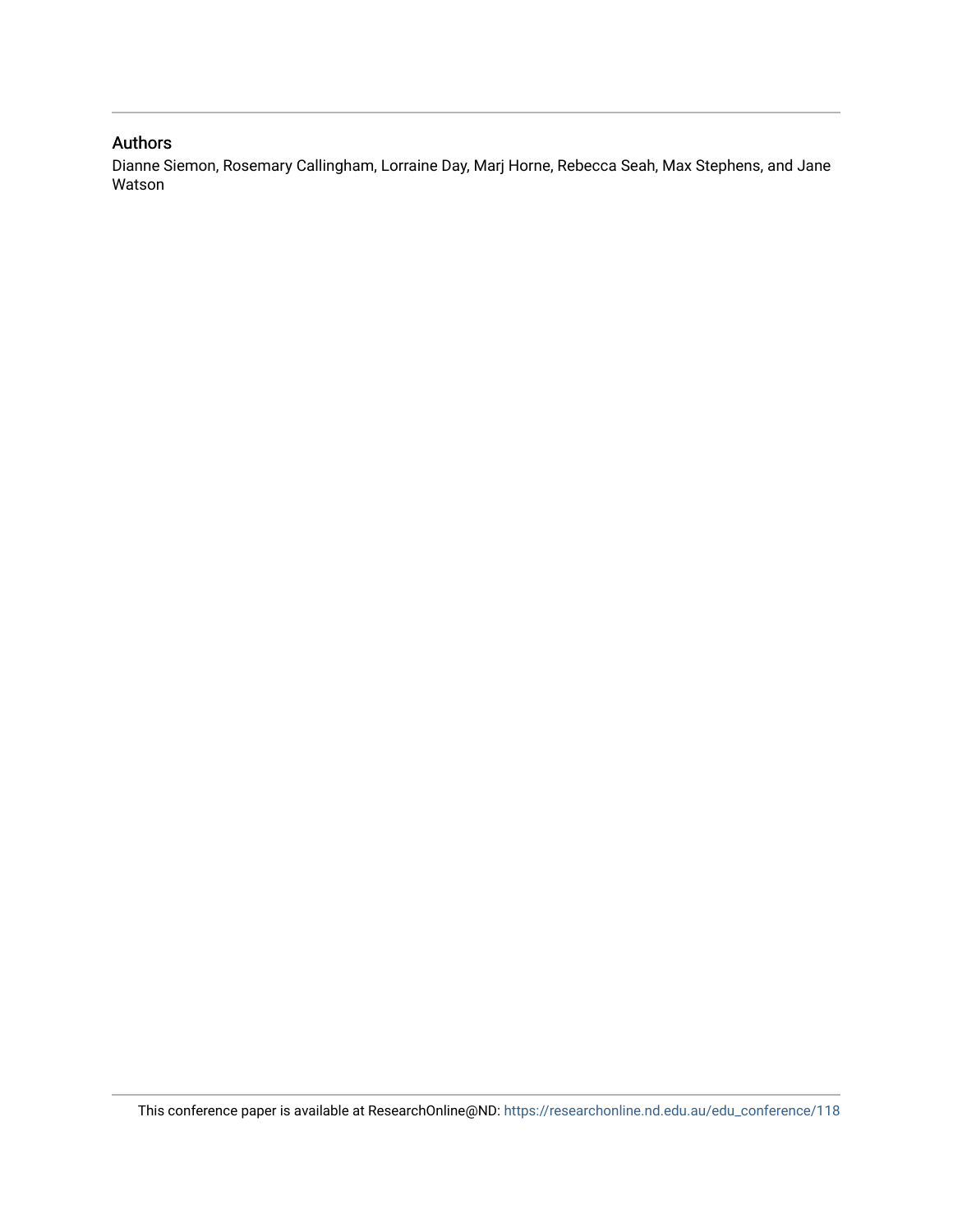## From Research to Practice: The Case of Mathematical Reasoning

Dianne Siemon *RMIT University* <dianne.siemon@rmit.edu.au>

| Rosemary Callingham                                                 | Lorraine Day                       |
|---------------------------------------------------------------------|------------------------------------|
| University of Tasmania                                              | University of Notre Dame           |
| <rosemary.callingham@utas.edu.au></rosemary.callingham@utas.edu.au> | $\langle$ lorraine.day@ndu.edu.au> |

Rebecca Seah *RMIT University* <rebecca.seah@rmit.edu.au>

Marj Horne *RMIT University* <marj.horne@rmit.edu.au>

Max Stephens *The University of Melbourne* <m.stephens@unimelb.edu.au> Jane Watson *University of Tasmania* <jane.watson@utas.edu.au>

Mathematical proficiency is a key goal of the Australian Mathematics curriculum. However, international assessments of mathematical literacy suggest that mathematical reasoning and problem solving are areas of difficulty for Australian students. Given the efficacy of teaching informed by quality assessment data, a recent study focused on the development of evidence-based Learning Progressions for Algebraic, Spatial and Statistical Reasoning that can be used to identify where students are in their learning and where they need to go to next. Importantly, they can also be used to generate targeted teaching advice and activities to help teachers progress student learning. This paper explores the processes involved in taking the research to practice.

#### Introduction and Theoretical Background

A capacity to solve unfamiliar problems and reason mathematically is a desired goal of mathematics education at all levels. Defined broadly in the *Australian Curriculum: Mathematics* (Australian Curriculum, Assessment & Reporting Authority [ACARA], 2015) as a "capacity for logical thought and actions", mathematical reasoning has a lot in common with mathematical problem solving, but it also relates to students' capacity to see beyond the particular to generalise and represent structural relationships. This ability is a key aspect of further study in mathematics and thereby further studies in science, technology and/or engineering (Wai, Lubinski, & Benbow, 2009).

While the importance of problem-solving and reasoning are clearly recognised and valued in the ACM, there is little evidence that these are a focus of teaching and learning in schools. Results from large-scale research studies (e.g., Siemon, 2016; Siemon & Virgona, 2002) and international assessments (e.g., Thomson, De Bortoli, & Underwood, 2016; Thomson, Wernert, O'Grady, & Rodrigues, 2016) have consistently shown that Australian students in Years 4 through 9 experience considerable difficulty solving unfamiliar problems and explaining and justifying their mathematical thinking. Perhaps this is not surprising given that the mathematics texts used at this level tend to focus on relatively low-level, repetitious exercises that are unlikely to be conducive to the development of either deep understanding or mathematical reasoning (Shield & Dole, 2013). Clearly a focus on all of the proficiencies is needed but this is a challenge in an environment where

2018. In Hunter, J., Perger, P., & Darragh, L. (Eds.). Making waves, opening spaces *(Proceedings of the 41st annual conference of the Mathematics Education Research Group of Australasia)* pp. 40-49. Auckland: MERGA.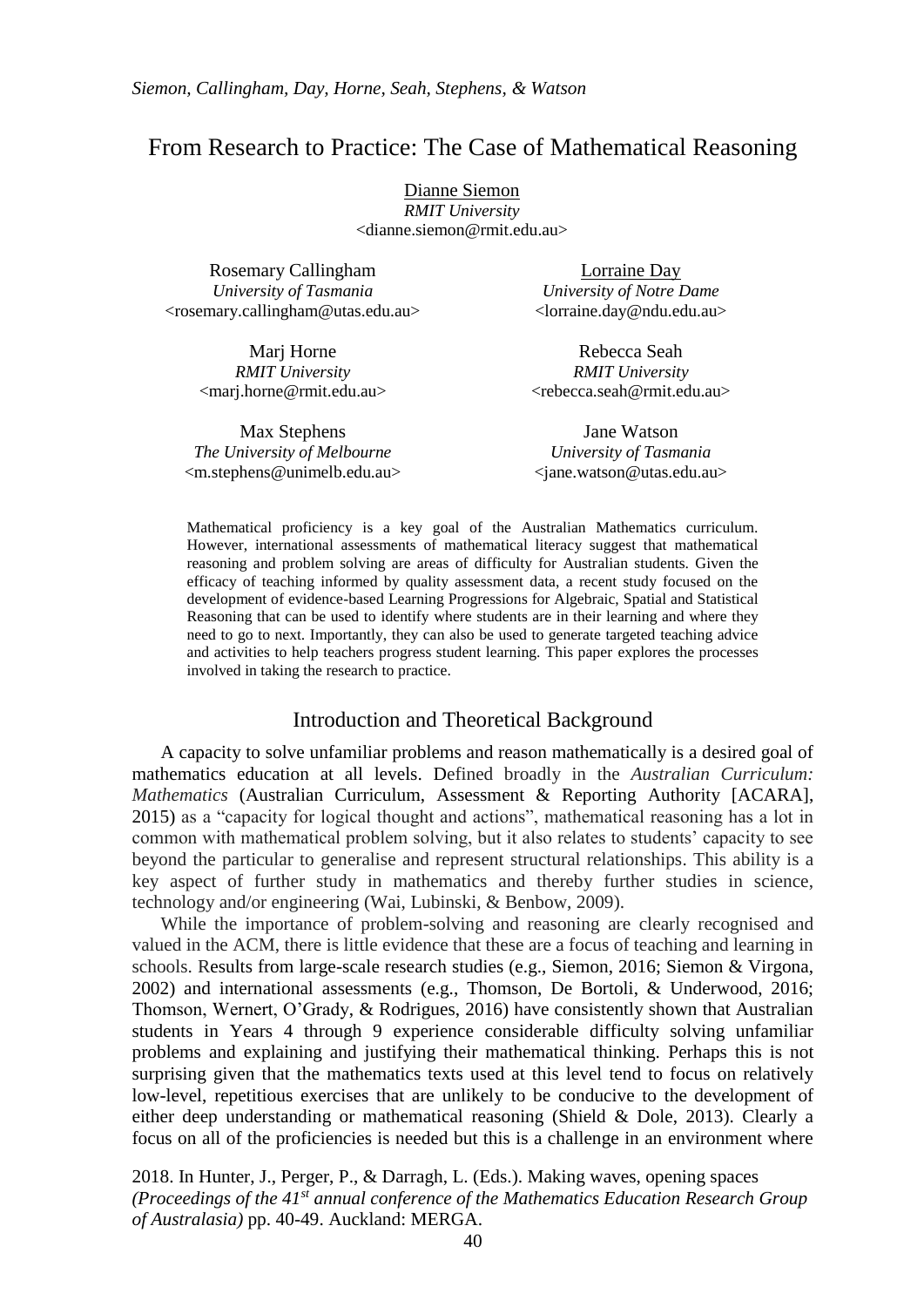"fluency is disproportionately the focus of most externally set assessments" (Sullivan, 2011, p. 8).

Teaching informed by quality assessment data has long been recognised as an effective means of improving mathematics learning outcomes (e.g., Black & Wiliam, 1998; Goss, Hunter, Romanes, & Parsonage, 2015; Masters, 2013). It is also evident that where teachers are supported to identify and interpret student learning needs, they are more informed about where to start teaching, and better able to scaffold their students' mathematical learning (Callingham, 2010; Clarke, 2001). As Wiliam, (2006, p. 6) stated

What we *do* know is that when you invest in teachers using formative assessment ... you get between two and three times the effect of class size reduction at about one-tenth the cost. So, if you're serious about raising student achievement … you have to invest in teachers and classrooms, and the way to do that is in teacher professional development focused on assessment for learning.

At the time, the terms 'assessment *of* learning', 'assessment *for* learning' and 'assessment *as* learning' were being used to draw attention to the different purposes of assessment (e.g., Earl & Katz, 2006). Since then, Wiliam (2011) and others (e.g., Masters, 2013) have blurred this distinction to recognise that any "assessment functions formatively to the extent that evidence about student achievement is *elicited, interpreted*, and *used* by teachers, learners, or their peers to make decisions about the next steps in instruction" (Wiliam, 2011, p. 43, our emphasis).

Referred to as *targeted teaching* in the context of the *Scaffolding Numeracy in the Middle Years* (SNMY) project (Siemon & Breed, 2006), the process of eliciting, interpreting and using assessment evidence to inform subsequent teaching and learning requires valid assessment tools, evidence-based learning progressions, professional learning, and the flexibility to use classroom time effectively (Siemon 2016). Consistent with Wiliam's (2006) observations, targeted teaching has been shown to lead to effect sizes well beyond what would otherwise be expected. For example, a 2013 study exploring the use of SNMY materials for multiplicative thinking in 28 Australian secondary schools, used matched data from 1732 students across Years 7 to 10 to show that the average achievement of students grew above an average effect size of 0.6. This result indicates an influence beyond what might have been expected, although the results varied considerably between schools, (Siemon, 2016).

The demonstrated efficacy of adopting a targeted teaching approach to multiplicative thinking, prompted the design of the *Reframing Mathematical Futures II* (RMFII) project (see Siemon, 2017). The aim was to build a sustainable, evidence-based, learning and teaching resource to support the development of mathematical reasoning in Years 7 to 10 that could function formatively in the way described by Wiliam (2011). That is, to inform a deeper, more connected approach to teaching mathematics that recognises and builds on what learners already know and takes them beyond low-level skills and routines.

This paper builds on the body of work presented at MERGA 40 that outlined the rationale, aims and methodology of the RMFII project and described the processes involved in developing and testing the draft learning progressions for algebraic reasoning (Day, Stephens, & Horne, 2017), spatial reasoning (Horne & Seah, 2017), and statistical reasoning (Watson & Callingham, 2017). Our focus here is on the practical implications of this work which we will do by exemplifying how the elicited evidence of students mathematical reasoning (the research) was translated into a form that teachers can use to better understand what that evidence means and, importantly, how they might use the inferences drawn from the evidence to inform a targeted teaching approach to mathematical reasoning (the practice).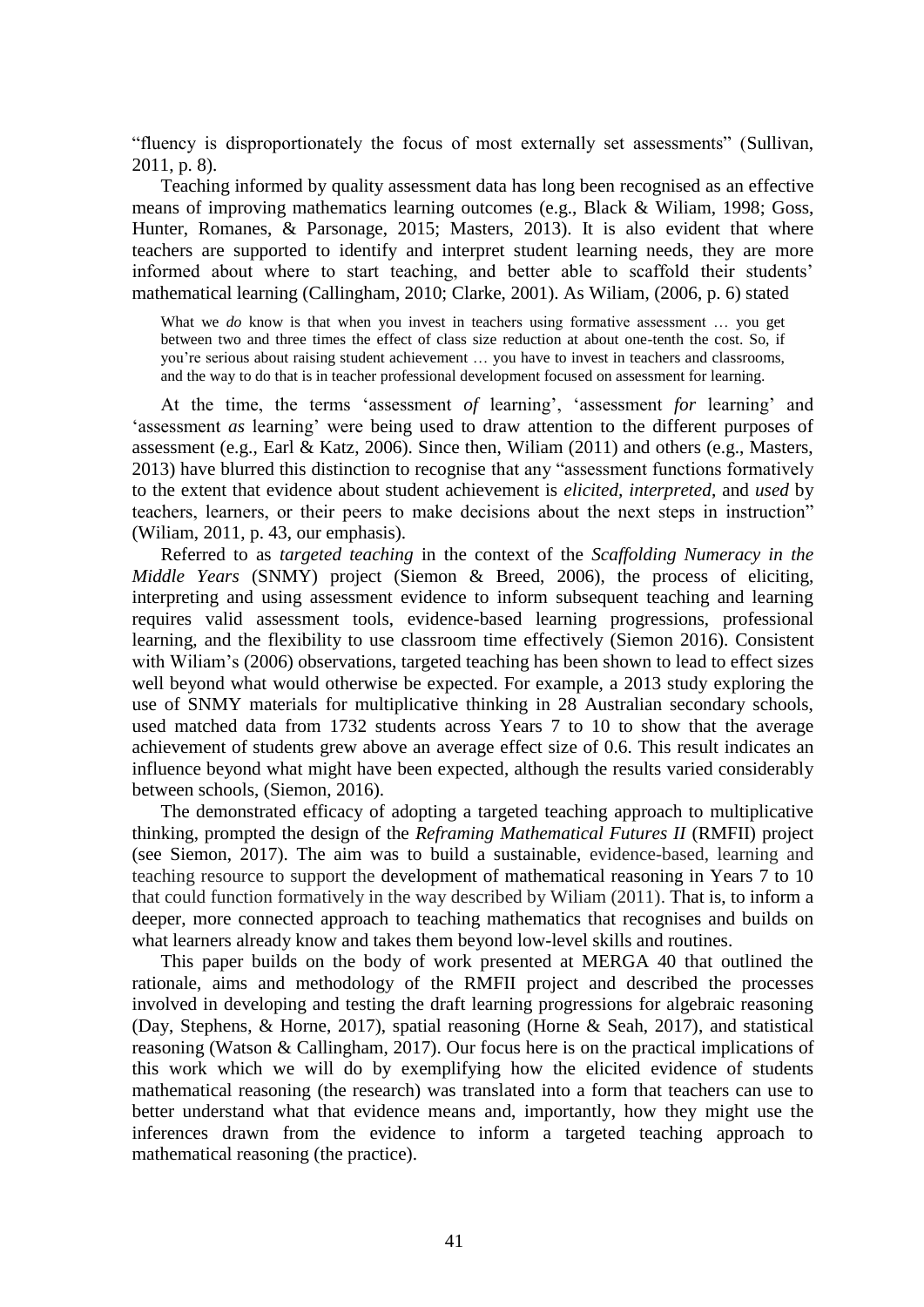## Methodology

For the purposes of the RMFII project, mathematical reasoning was defined in terms of three core elements:

- i. core knowledge needed to recognise, interpret, represent and analyse algebraic, spatial, statistical and probabilistic situations, and the relationships/connections between them;
- ii. an ability to apply that knowledge in unfamiliar situations to solve problems, generate and test conjectures, make and defend generalisations; and
- iii. a capacity to communicate reasoning and solution strategies in multiple ways (i.e., through diagrams, symbols, orally and in writing).

A design-based research approach was used as the intent was to "directly impact practice while advancing theory that would be of use to others" (Barab & Squire, 2004, p. 8). Thirty-two secondary schools from each State and Territory with the exception of the Australian Capital Territory participated in the project. One teacher from each school was supported to work with up to 6 other teachers in their school to trial the mathematical reasoning assessment tasks and activities. From 2015 to 2017, approximately 80 teachers, and 3500 students in Years 7 to 10 were involved in the project. Project schools were visited at least twice a year by a member of the research team and residential professional learning opportunities were provided on an annual basis. An additional 1500 or so Year 5 to 10 students from other schools participated in the trialling of the assessment tasks.

The research plan was designed in terms of three overlapping phases. Phase 1 used rich tasks and scoring rubrics to test the hypothetical learning trajectories derived from the literature for each reasoning strand. Rasch modelling (Bond & Fox, 2015) was used to analyse the data and inform the development of Draft Learning Progressions for algebraic, spatial and statistical reasoning. Phase 2 focussed on the preparation, trial and use of multiple assessment forms both to validate the forms and to test the Draft Learning Progressions. This phase also included the analysis of student and teacher on-line surveys, and the development of teaching advice and professional learning modules to support a targeted teaching approach to mathematical reasoning. The final phase of the project is focussing on the development and publication of project outcomes and reports. This paper will focus on a key part of Phase 2, the development of teaching advice from the analysis of student responses to the final assessment forms.

By the end of the third round of assessment, it was evident that the scales produced as a result of the Rasch analysis were stable. At this stage, specialist members of the research team met as appropriate to interrogate the student responses located at similar points on the scale to decide whether or not there were qualitative differences in the nature of adjacent responses with respect to the sophistication of the mathematics or mathematical reasoning involved and/or the extent of cognitive demand required. This process established cut off points between Zones and supported the development of broad descriptions of the characteristic behaviours evidenced at each Zone to serve as interpretations.

Using a process established in the SNMY project (Siemon, Breed, Izard, & Virgona, 2006), the next step in generating the teaching advice was to consider the question "If students located in this Zone are doing …, what is needed to help them move to the next Zone?" Rasch modelling allows both students' performance and item difficulty to be measured using the same unit and placed on an interval scale (Bond & Fox, 2015). Student performances are located at the point on the scale (marked by '#' in Figure 1) where they have more than a 50% chance of gaining the score required for the items located below that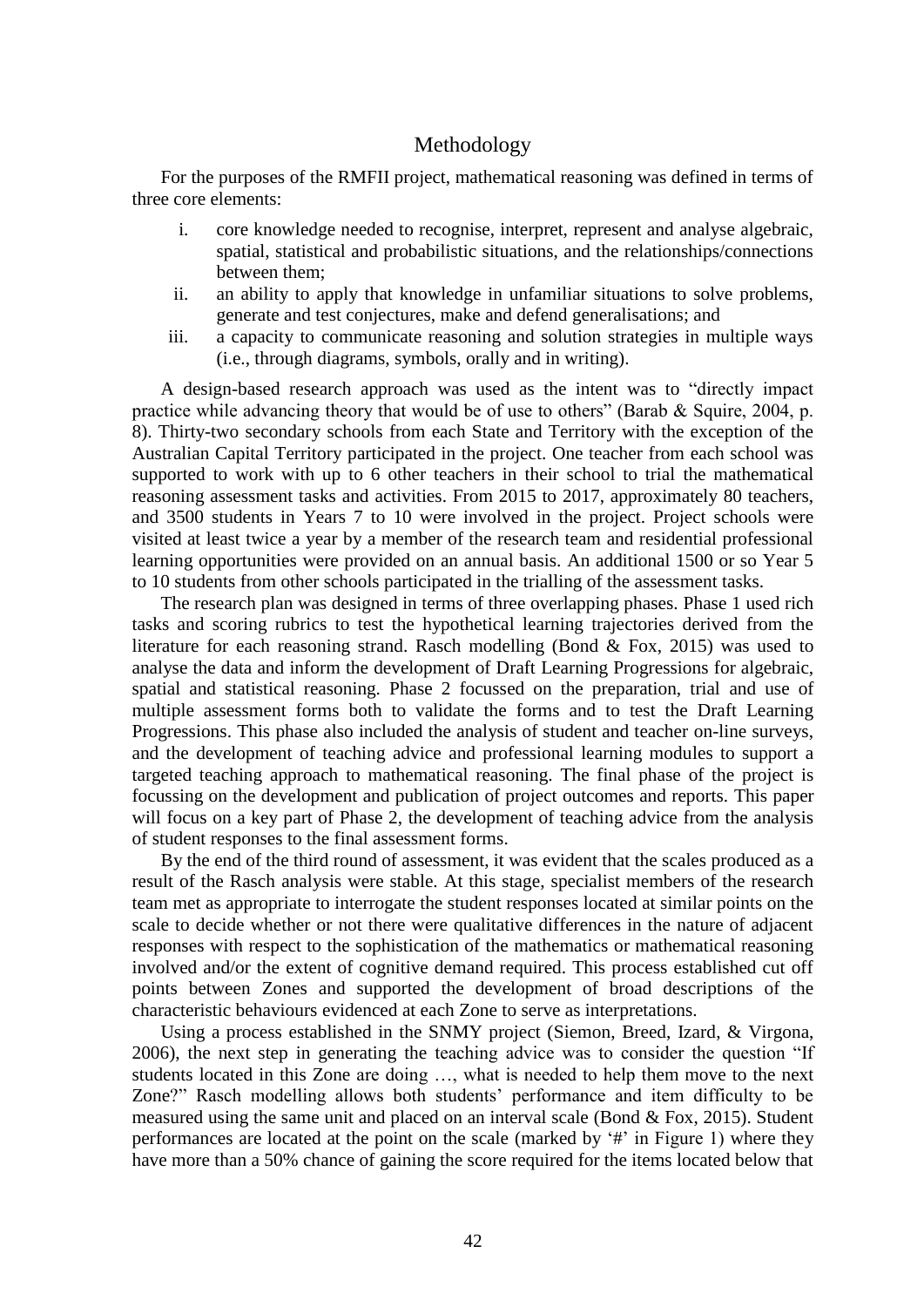point but less than a 50% chance of scoring at the level required for items located above that point. This means that there are some aspects of the behaviours identified within the relevant Zone that need to be consolidated and established to deepen students' understanding and others that need to be introduced and developed to progress their learning to the next Zone.

Given the strong research base for using low threshold high ceiling tasks in mixed ability groups (e.g., Sullivan, 2011), and feedback from project school teachers that they wanted to explore more effective and engaging ways of teaching, the research team focussed on identifying rich tasks that would address a range of learning needs across a number of Zones.

#### Results

The approach and findings are exemplified for spatial reasoning. The variable map for spatial reasoning produced as a result of the Rasch analysis is shown in Figure 1. Item responses are ranked from easiest (bottom of the map) to most difficult (top of the map). Those items at the same or very similar levels of difficulty were interrogated to identify similarities or differences in the reasoning required. Responses exhibiting similar levels of reasoning were grouped together to form eight relatively discrete, hierarchical Zones. For example, GTILE2.3 indicates a correct response (coded as 3) to an item (GTILE2) that requires students to minimise the perimeter of a rectangular tiling feature made up of 36 square tiles and identify its dimensions. It is located in Zone 7 alongside GRECT2.4 that required students to correctly identify all 6 rectangles in a display of 12 polygons (all but one a quadrilateral) and explain their reasoning (coded as 4).



*Figure 1.* Excerpt from the variable map for spatial reasoning for MR1 and MR2 (n = 1041).

Having agreed on where the Zone boundaries would be located, broad descriptions of the behaviours evident within each Zone were developed and used to consider the teaching and learning implications. Table 1 gives an example of the broad description for Zone 3 of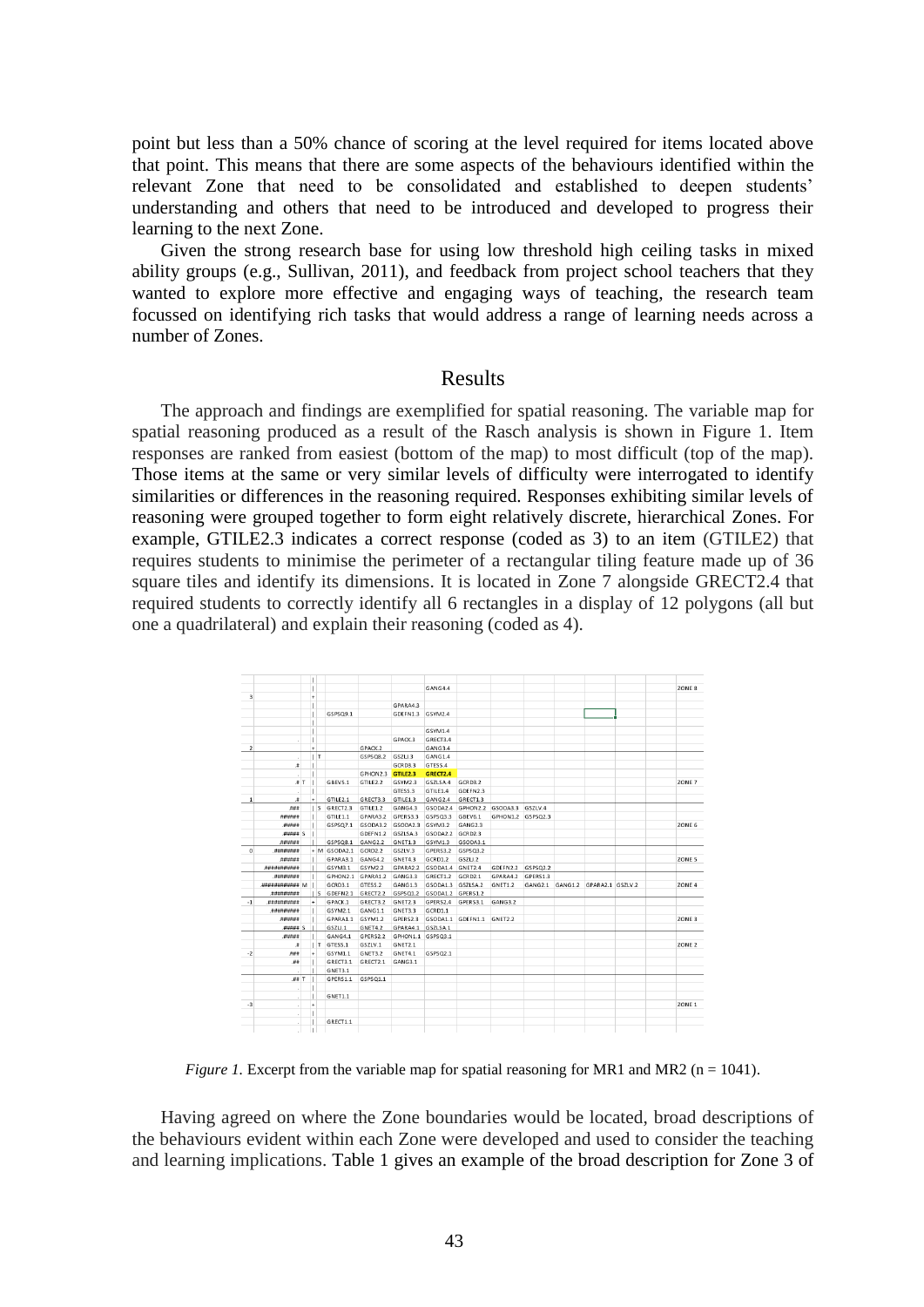the Spatial Reasoning Learning Progression (left hand column) with related advice for teachers about the types of activities needed to consolidate the learning and move the students forward on the right. The italicised text indicates the big organising ideas for spatial reasoning. The activities referred to in the Teaching Implications column are available to teachers via a drop box or from indicated websites.

#### Table 1

*Example of Teaching Advice for Zone 3 of the Spatial Reasoning Learning Progression.*

| Zone 3 Behaviours                                    | <b>Teaching Implications</b>                                                                                                                                   |
|------------------------------------------------------|----------------------------------------------------------------------------------------------------------------------------------------------------------------|
| Hierarchy and properties                             | <b>Consolidate and Establish:</b>                                                                                                                              |
| Uses one or two properties (insufficient) to         | Hierarchy and properties                                                                                                                                       |
| explain reasoning about shapes (e.g., triangles      | Provide experiences in different contexts where students                                                                                                       |
| and quadrilaterals).                                 | explain their reasoning about shape identification (e.g.,                                                                                                      |
| Beginning to coordinate multiple information         | 'Feely Box'; 'Property Chart' [nrich.maths.org]).                                                                                                              |
| sources, but justification limited to using part     | Find/identify shapes presented in non-standard orientations                                                                                                    |
| of the information (e.g., check net to see if it     | using one or two specific properties. Construct specific                                                                                                       |
| will make a cube).                                   | shapes with compass and straight edge and/or 'Geogebra'                                                                                                        |
| Makes and names familiar 2D shapes, but              | using properties. Draw 3D objects from different                                                                                                               |
| may not recognise right angles, parallel lines,      | perspectives and build objects from different perspective                                                                                                      |
| or properties in non-standard representations.       | drawings.                                                                                                                                                      |
| Represents 3D objects in limited ways (e.g.,         | Transformation and location                                                                                                                                    |
| may show only part of the object). Sees              | Identify 2D shapes that have been transformed under simple                                                                                                     |
| objects and groups of objects as a whole but         | reflections and rotations. Use different maps to identify                                                                                                      |
| has difficulty in analysing components               | features from coordinates; place items on maps given                                                                                                           |
| independently.                                       | coordinates for both street and Cartesian maps                                                                                                                 |
| Transformation and location                          | Measurement                                                                                                                                                    |
| Visualises objects mostly from own                   | Order shapes and objects by area and volume and justify                                                                                                        |
| perspective                                          | choices. Recognise and identify specific angles such as right                                                                                                  |
| Uses coordinates in first quadrant only.             | angle, straight angle and reflex angle.                                                                                                                        |
| Beginning to manipulate visual images and            | <b>Introduce and Develop:</b>                                                                                                                                  |
| coordinate information.                              | Identify parallel lines and right angle in the environment and                                                                                                 |
| Geometric Measurement                                | in diagrams. Use correct geometric language such as                                                                                                            |
| Demonstrates awareness of measurement<br>attributes. | diagonal, rotation, perpendicular. Justify answers working in<br>groups to encourage language use. Create an illustrated class<br>chart of geometric language. |
| Uses one or two attributes (in-sufficient) to        | Examine families of 2D shapes and 3D objects, describing                                                                                                       |
| explain their reasoning about measurement            | what is the same and what is different. Give directions on a                                                                                                   |
| (e.g. considers length but forgets impact of         | map of their local area using $N S E & W$ and perspective of                                                                                                   |
| width/height)                                        | traveller                                                                                                                                                      |
| Beginning to be aware of volume and                  | Introduce formal units of length and use them to calculate of                                                                                                  |
| capacity and the relationship between length,        | perimeter, area and volume explaining solutions. Explore                                                                                                       |
| area and volume.                                     | relationships between length, perimeter, area and volume                                                                                                       |
|                                                      |                                                                                                                                                                |

The *Feely Box* uses a cardboard box with holes covered by cloth on opposite sides so that a student can put both hands in the box but not see the contents. Thin cardboard 2D shapes or 3D objects are placed in the box – one shape/object at a time. One student feels the shape/object in the box. Groups of students ask questions to which they receive an answer of "yes", "no", "I don't understand, please ask in another way", or "I don't know, please tell me how I could find out". Groups in the class take turns at asking questions until they think they can draw the shape. Discussion centres around how they know and what would be good questions to ask and why. The challenge can be made simpler or more difficult by the nature of the shapes/objects in the box or by restrictions on the questions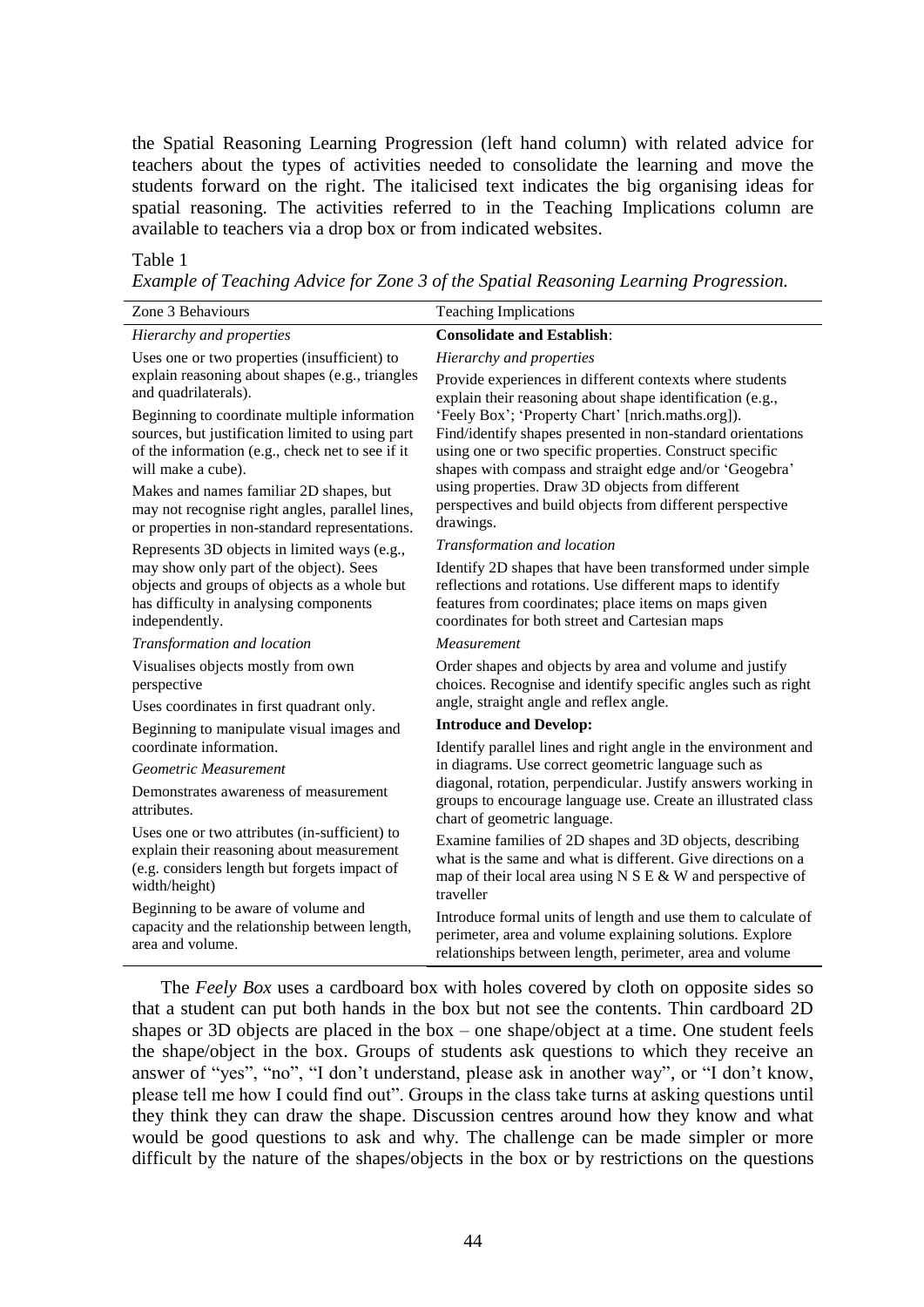that can be asked. For example, questions that contain "is it like …?" or the use of names of shapes or objects can be banned. While this activity is particularly good for Zone 3 it also can support learning in the preceding and later Zones as shown in Table 2. Zone 3 has been omitted as it is described above and only behaviours and teaching implications relevant to the *Feely Box* activity have been included from the Zones 2, 4 and 5.

### Table 2

*Example of how the Feely Box can be Utilised Across Zones to Support Mixed Ability Teaching.*

| Zone                                                                                                                                                                                                                                                                                                                                                                                                                                                                                                                                                                         | Specific Behaviours                                                                                                                                                                                                                                                                                               | <b>Teaching Implication</b>                                                                                                                                                                                                                                                                                                                                                                                                                                                                                                                                            |
|------------------------------------------------------------------------------------------------------------------------------------------------------------------------------------------------------------------------------------------------------------------------------------------------------------------------------------------------------------------------------------------------------------------------------------------------------------------------------------------------------------------------------------------------------------------------------|-------------------------------------------------------------------------------------------------------------------------------------------------------------------------------------------------------------------------------------------------------------------------------------------------------------------|------------------------------------------------------------------------------------------------------------------------------------------------------------------------------------------------------------------------------------------------------------------------------------------------------------------------------------------------------------------------------------------------------------------------------------------------------------------------------------------------------------------------------------------------------------------------|
| $\overline{2}$<br>Identifies familiar 2D shapes in situ<br>and as part of simple solids.<br>Beginning to represent 3D objects<br>and uses some related language.<br>Shows awareness of some properties<br>that discriminate shapes.<br>Beginning to use geometric language<br>accurately but cannot coordinate,<br>manipulate/ or check sufficiency of<br>information.                                                                                                                                                                                                       |                                                                                                                                                                                                                                                                                                                   | <b>Consolidate and Establish:</b>                                                                                                                                                                                                                                                                                                                                                                                                                                                                                                                                      |
|                                                                                                                                                                                                                                                                                                                                                                                                                                                                                                                                                                              | Explore shapes in environment using geometric language to<br>explain and justify their identification.                                                                                                                                                                                                            |                                                                                                                                                                                                                                                                                                                                                                                                                                                                                                                                                                        |
|                                                                                                                                                                                                                                                                                                                                                                                                                                                                                                                                                                              |                                                                                                                                                                                                                                                                                                                   | Identify a range of 3D objects and identify some of their<br>features (e.g., square faces on cube)                                                                                                                                                                                                                                                                                                                                                                                                                                                                     |
|                                                                                                                                                                                                                                                                                                                                                                                                                                                                                                                                                                              | Draw simple 3D objects so that the features are identifiable.                                                                                                                                                                                                                                                     |                                                                                                                                                                                                                                                                                                                                                                                                                                                                                                                                                                        |
|                                                                                                                                                                                                                                                                                                                                                                                                                                                                                                                                                                              |                                                                                                                                                                                                                                                                                                                   | <b>Introduce and Develop:</b>                                                                                                                                                                                                                                                                                                                                                                                                                                                                                                                                          |
|                                                                                                                                                                                                                                                                                                                                                                                                                                                                                                                                                                              | Use geometric properties of shapes when discussing and<br>justifying their choice of shape names (group discussion is<br>encouraged).                                                                                                                                                                             |                                                                                                                                                                                                                                                                                                                                                                                                                                                                                                                                                                        |
| 4                                                                                                                                                                                                                                                                                                                                                                                                                                                                                                                                                                            | Recognises relevance of properties in                                                                                                                                                                                                                                                                             | <b>Consolidate and Establish:</b>                                                                                                                                                                                                                                                                                                                                                                                                                                                                                                                                      |
| more complex shapes. Uses some<br>geometric language but has difficulty<br>using all properties or only focuses<br>on one aspect.<br>Recognises some conditions for a<br>shape (e.g., square), but may not<br>attend to all relevant information; has<br>difficulty explaining reasoning. Does<br>not yet recognise necessary and<br>sufficient conditions.<br>Know names of some 3D objects<br>(difference between prism and<br>pyramids). Shows incomplete<br>reasoning in geometric situations.                                                                           | Explore properties of 2D shapes, including different types<br>of triangles and quadrilaterals.                                                                                                                                                                                                                    |                                                                                                                                                                                                                                                                                                                                                                                                                                                                                                                                                                        |
|                                                                                                                                                                                                                                                                                                                                                                                                                                                                                                                                                                              | Identify shapes from sets of properties (e.g., What's my<br>Shape? It has 2 right angles and at least one pair of parallel                                                                                                                                                                                        |                                                                                                                                                                                                                                                                                                                                                                                                                                                                                                                                                                        |
|                                                                                                                                                                                                                                                                                                                                                                                                                                                                                                                                                                              | lines). Develop language such as diagonal and regular.<br>Investigate families of polyhedra and identify features that<br>relate to the names (e.g. prisms and pyramids). Use a<br>variety of representations of 3D objects including nets,<br>isometric and perspective drawings (in this activity<br>drawings). |                                                                                                                                                                                                                                                                                                                                                                                                                                                                                                                                                                        |
|                                                                                                                                                                                                                                                                                                                                                                                                                                                                                                                                                                              | <b>Introduce and Develop:</b>                                                                                                                                                                                                                                                                                     |                                                                                                                                                                                                                                                                                                                                                                                                                                                                                                                                                                        |
|                                                                                                                                                                                                                                                                                                                                                                                                                                                                                                                                                                              | Reason about geometric situations (e.g., discuss good<br>questions and how to justify choices). Describe all<br>properties of a family of shapes/objects.                                                                                                                                                         |                                                                                                                                                                                                                                                                                                                                                                                                                                                                                                                                                                        |
| 5                                                                                                                                                                                                                                                                                                                                                                                                                                                                                                                                                                            | Uses either properties or orientations                                                                                                                                                                                                                                                                            | <b>Consolidate and Establish:</b>                                                                                                                                                                                                                                                                                                                                                                                                                                                                                                                                      |
| to reason in geometric situations, and<br>to identify classes of shapes.<br>Recognises parallel lines in non-<br>standard representation. Uses<br>relevant geometric language.<br>Recognises and uses appropriate<br>information to solve problems.<br>Identifies and recognises relevance<br>of multiple representations.<br>Beginning to use sufficient<br>conditions, but unlikely to recognise<br>redundancy (e.g., describes all<br>properties of a square). Uses more<br>complex language in specific context<br>but has difficulty with an integrated<br>explanation. |                                                                                                                                                                                                                                                                                                                   | Explore similarities and differences between shapes. Extend<br>the identification of 2D shapes using properties to include<br>angle and diagonal properties, justifying their choices<br>(depending on the complexity of the shapes in the box).<br>Explore classes of triangles and quadrilaterals, identifying<br>properties. Given one or two properties, identify all possible<br>types of shapes (a pause in the questioning to ask what is it<br>you know now and what are some possible shapes - with<br>reasons). Identify possible 3D objects from a group of |
|                                                                                                                                                                                                                                                                                                                                                                                                                                                                                                                                                                              |                                                                                                                                                                                                                                                                                                                   | properties (again stopping with partial properties to identify<br>possibilities).                                                                                                                                                                                                                                                                                                                                                                                                                                                                                      |
|                                                                                                                                                                                                                                                                                                                                                                                                                                                                                                                                                                              |                                                                                                                                                                                                                                                                                                                   | <b>Introduce and Develop:</b>                                                                                                                                                                                                                                                                                                                                                                                                                                                                                                                                          |
|                                                                                                                                                                                                                                                                                                                                                                                                                                                                                                                                                                              | Construct own understanding of the hierarchy of<br>quadrilaterals. Use geometric properties to argue in a<br>variety of situations. Identify lines of symmetry and<br>rotational symmetry on a variety of shapes (this can arise if                                                                               |                                                                                                                                                                                                                                                                                                                                                                                                                                                                                                                                                                        |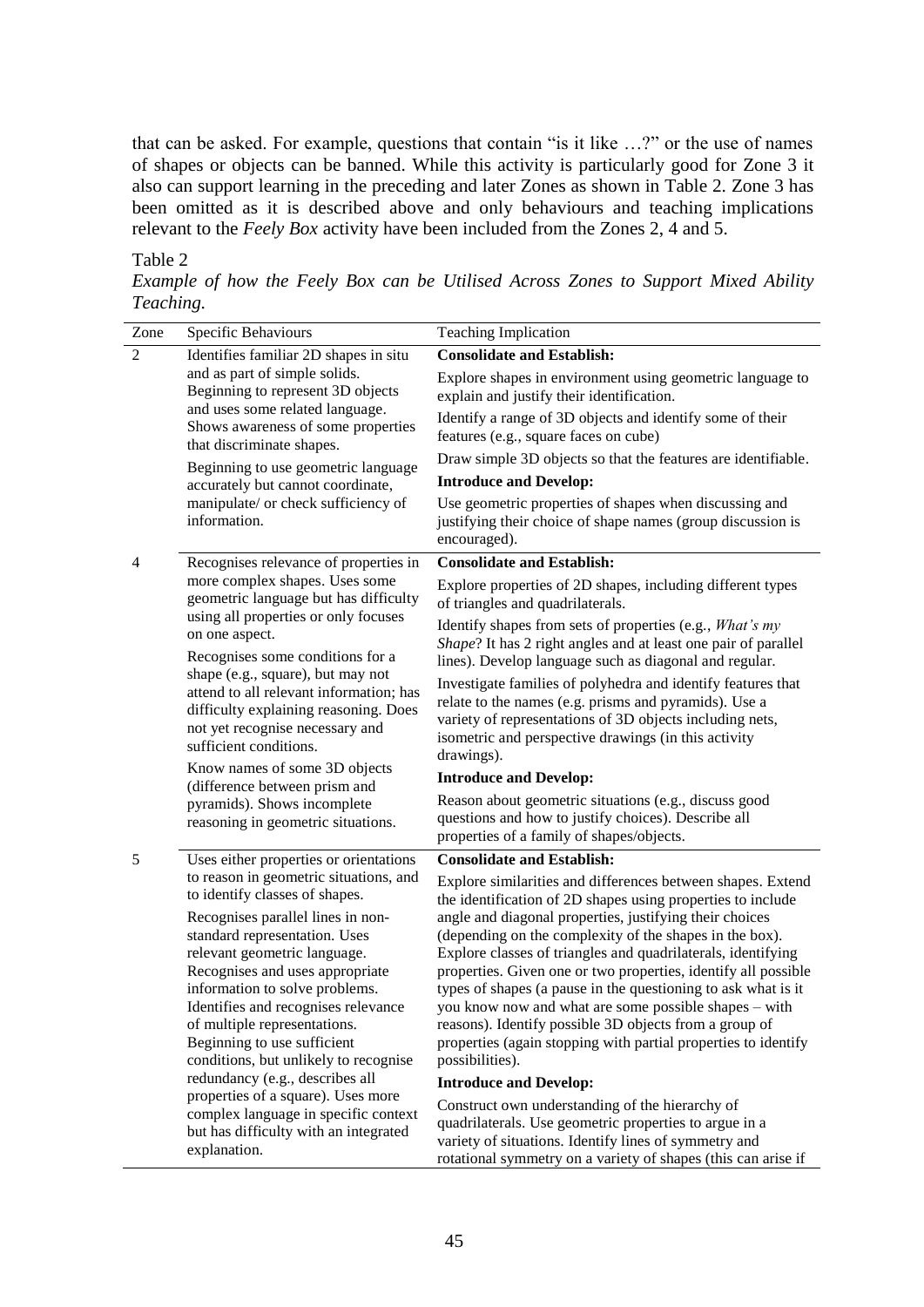The use of activities such as *Feely Box* with the whole class allows students to be extended from their current knowledge base. The encouragement of discussion and justification within the groups is critical in allowing all students to develop ideas further. The activity also focuses on all three overarching big ideas in spatial reasoning – visualisation, language, and discourse and representations, in this case drawing.

#### Discussion and Practical Implications

It is often claimed that educational research does not usefully inform the work of teachers or lead to sustained improvements in practice at scale. The RMFII project set out explicitly both to involve teachers in the research and to provide useful, evidence-based materials for teachers that could be translated to practice at scale (Cobb & Jackson, 2011). The decision to focus on algebraic, spatial and statistical reasoning across Years 7 to 10 was ambitious but felt necessary to provide the sort of evidence and resources needed to support a significant and sustained change in practice away from low-complexity, procedural exercises to teaching based on a deeper understanding of the big idea and the connections between them (Sullivan, 2011). Of course, the risk in this is that the grain size is large, and the descriptions of the different Zones may overgeneralise and possibly mask the very particular difficulties that some students might have. It is important therefore that learning progressions are understood for what they are – they do not imply a single, oneway path to learning. Nor are they exhaustively definitive. The descriptions at each Zone are better understood as highly probable behaviours that provide some guidance as to how to interpret or make sense of similar but unreferenced behaviours.

The commitment to work with teachers 'where they were at' (e.g., they could choose assessment tasks and teaching activities relevant to what they were teaching), meant that they were more likely to provide feedback and make suggestions as to how tasks/activities could be improved. Teacher feedback was particularly valuable in refining the scoring rubrics to clarify ambiguities and better reflect the language used by teachers. The tasks and items also proved valuable in generating discussion among teachers. While the content of many of the tasks and items addressed the curriculum, many went beyond this to address the big ideas identified in the literature. These tasks and items prompted rich discussions in the professional learning sessions and helped deepen teachers' knowledge of the mathematics and its connection to other aspects of mathematics.

Mathematical proficiency is a key goal of the *Australian Curriculum: Mathematics* (ACM). Described in terms of understanding, fluency, problem solving and reasoning, each proficiency is characterised in terms of the content descriptors at each level of the curriculum. For example, at Year 8 reasoning "includes justifying the result of a calculation or estimation as reasonable, deriving probability from its complement, using congruence to deduce properties of triangles, finding estimates of means and proportions of populations" (ACARA, 2018). There is little advice beyond this to indicate exactly what might be involved in developing mathematical reasoning or the sort of difficulties students might experience in deducing, justifying and/or explaining their thinking.

Given that the "variability at the classroom level is up to four times greater than at the school level" (Wiliam, 2006, p. 36), it makes sense to work with teachers to build an evidence-based resource that elicits information about student learning in relation to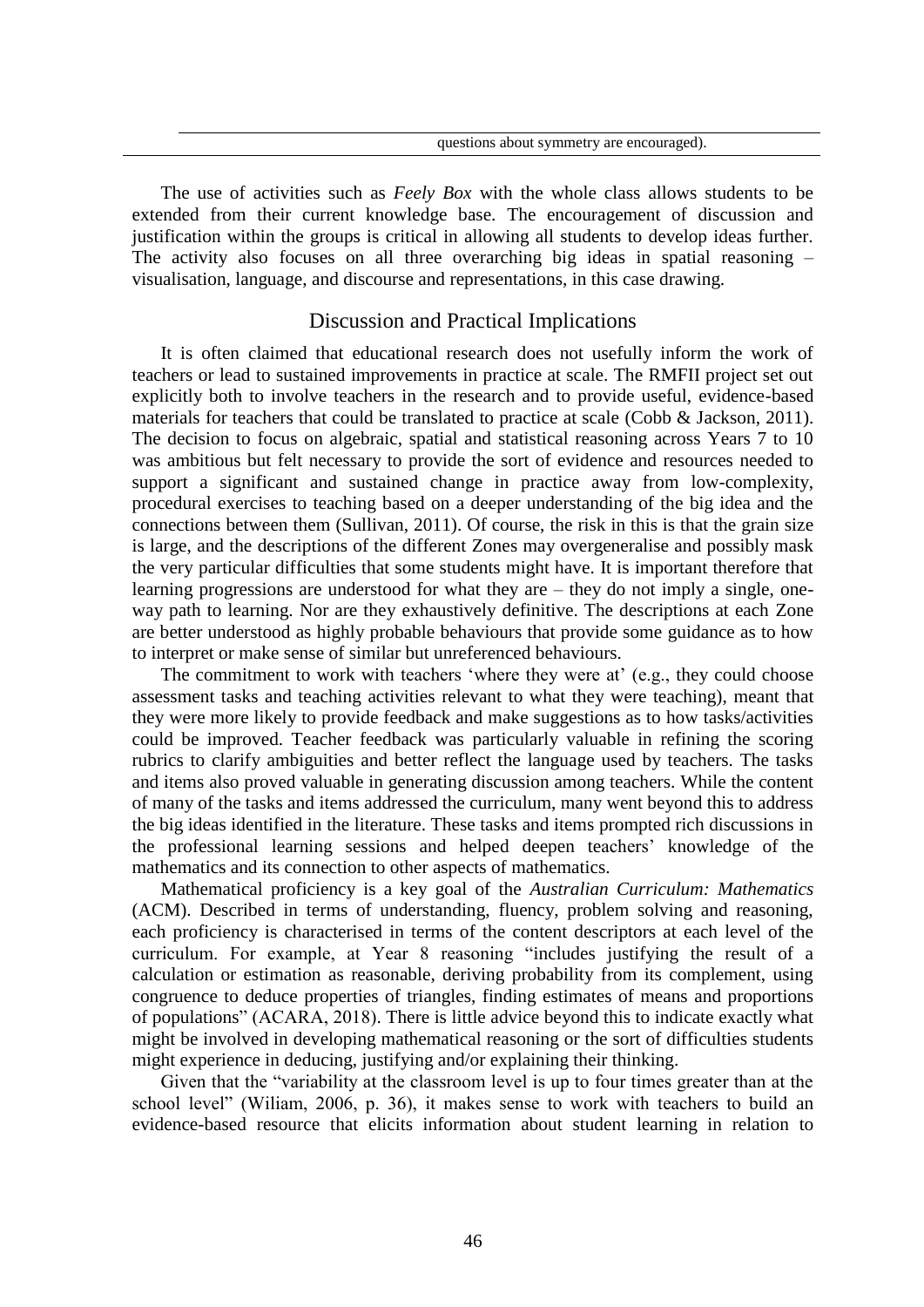important mathematical ideas and processes – in this case, mathematical reasoning - and provides research informed advice about how to use that information to inform teaching.

A design-based research approach was used by the RMFII project to develop, test and refine learning progressions for algebraic, spatial and statistical reasoning. This involved iterative rounds of assessment and the use of Rasch modelling (Bond & Fox, 2015) to scale the items used from easiest to most difficult in each of the three reasoning strands. The evidence that this produced was then used to identify and flesh out eight relatively discrete levels of increasingly sophisticated reasoning. Referred to as *Zones* to reflect Vygotsky's (1978) notion of the Zone of Proximal Development, the behaviour evidenced in the zones was then used to develop teaching advice that indicates what needs to be consolidated and established and what needs to be introduced and developed at each Zone. The practical implications arising from these research-based outputs<sup>1</sup> are described below.

*Evidence-based Learning Progressions*. Although originally focused on Years 7 to 10, the assessment trials in non-project schools have shown that the learning progressions<sup>2</sup> are relevant for Years 5 and 6 as well. One of the most valuable practical aspects of the learning progressions is that they identify the big ideas that underpin each content strand of the ACM. Not all content descriptors in the ACM are equal and the identification of big ideas and the connections between them can assist teachers make more informed decisions about curriculum priorities. Another is that they provide teachers with a clearer idea about where students are in their learning and where they need to go to next in relation to the big ideas. By showing how reasoning develops in each area over time, the learning progressions effectively provide a road map that helps teachers navigate the curriculum content areas of the ACM in a way that supports a deeper, more connected approach to teaching mathematics in Years 5 to 10.

*Valid Assessment Forms*. Well over 88 tasks were developed, trialled and validated to create the learning progressions. Tasks generally comprised more than one item and scoring rubrics for each item were provided to reflect the definition of mathematical reasoning used in the project. The tasks generally enabled all students to make a start and provided opportunities to display their reasoning. For example, the Hot Air Balloon task requires students to (i) construct a graph from a table of values (time vs height), (ii) determine how long the balloon stayed at or above 250 metres, and (iii) identify when the balloon was at 400 metres and explain their reasoning. The tasks with their component items were presented as Forms with 5 to 7 tasks per form. Mixed Forms (tasks from two areas) and Standard Forms (tasks from one area only) were trialled to explore reasoning both within and across strands. Feedback from project schools suggested that they would be more interested in standard forms. As a result, four Standard Forms for each strand have been developed together with the associated scoring rubrics. Maximum score totals are different for each Form to prevent the inappropriate use of raw scores. This necessitated the provision of a Raw Score Translator for each Form that can be used to locate students on the respective learning progression for mathematical reasoning. The Forms can be used as pre-tests to determine where students are in their learning with respect to the relevant learning progression and the information derived from this can be used to inform planning and teaching. A parallel Form can then be used as a post-test to determine if there has been a qualitative shift in student behaviour and to provide feedback on the effectiveness of what was planned and taught.

*Research informed teaching advice*. The evidence that underpins the learning progressions was used to develop broad descriptions (i.e., interpretations) of what students are able to do and what they may find difficult at each zone of each learning progression.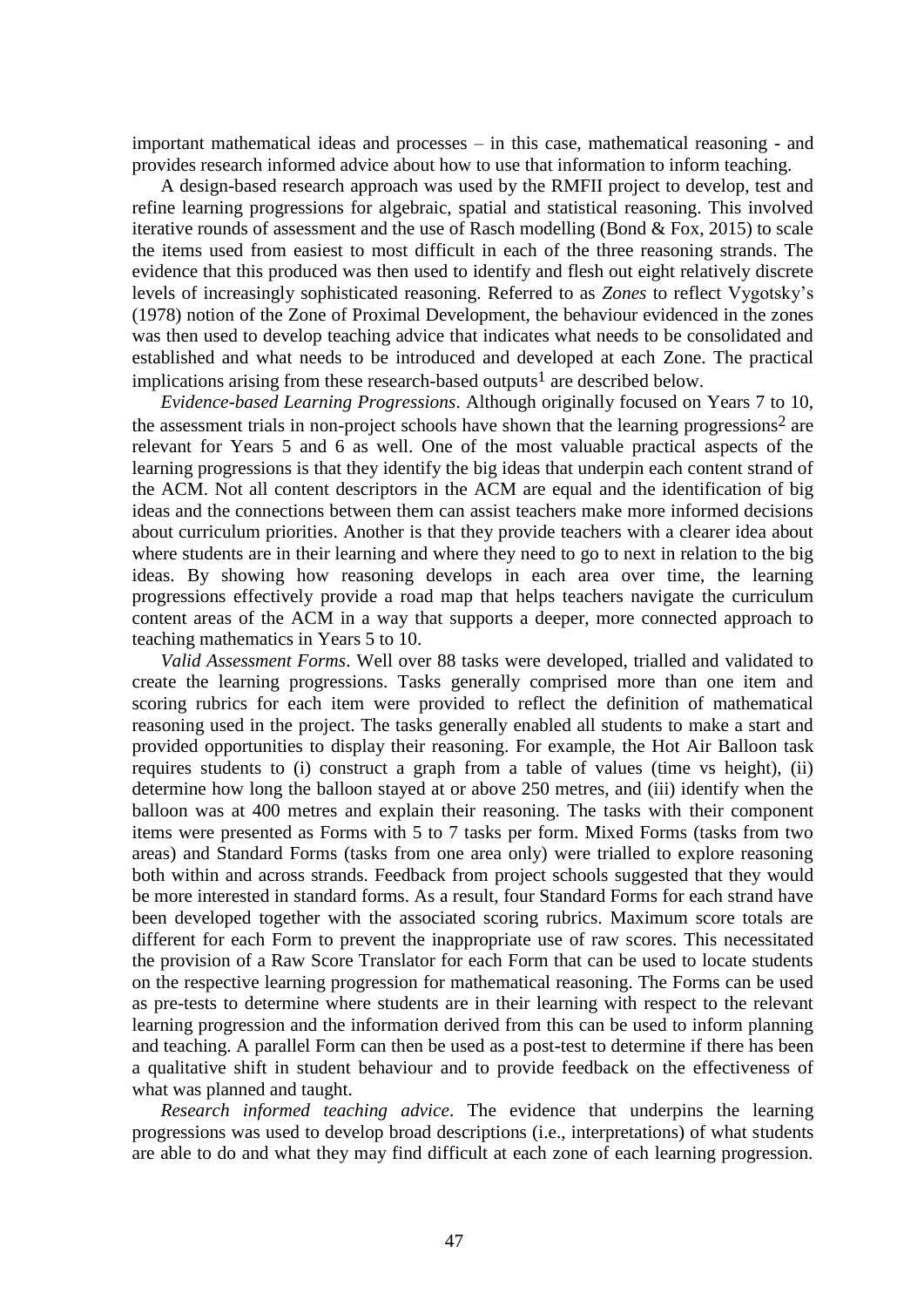This in turn supported the development of targeted teaching advice for each zone that is focused on consolidating and establishing the content and reasoning evident in the behaviours associated with that zone as well as introducing and developing the key ideas, strategies and forms of mathematical reasoning needed to progress to the next zone. An example of the teaching advice for one zone in the spatial reasoning learning progression is provided in the paper. Given the demonstrated efficacy of reform-oriented pedagogical practices at this level (e.g., Boaler, 2006), a key consideration in preparing the teaching advice was to include a range of indicative, rich tasks, investigations and/or problems (e.g., the *Feely Box* task) that can be used with mixed ability groups to address aspects from more than one zone. Many of these multi-zone activities have been drawn from existing, well known resources such as maths300 [\(http://www.maths300.com\)](http://www.maths300.com/). For example, *Mountain Range Challenge* (adapted from *Unseen Triangles*, lesson 20 maths300) uses the context of a mountain range to explore a visual growing pattern based on equilateral triangles. It is referred to in the teaching advice for Zones 3, 4, 5 and 6 of the algebraic reasoning learning progression.

*Professional Learning*. Wiliam (2006) emphasised the critical importance of professional learning in sustaining an evidence-based approach to teaching and learning mathematics. Annual residential and regular online professional learning sessions were provided throughout the project. Among other things, the sessions explored what was involved in algebraic, spatial and statistical reasoning, and how this could be supported through the use of rich tasks in mixed ability groups. In partnership with AAMT, many of these have been developed into a series of online professional learning modules, the aim of which is to support school-based, teacher learning communities to understand, explore and use the resources provided by the RMFII project to make better, more informed decisions than they might have made otherwise about what to teach and how they might teach it to more fully engage students in the enterprise of learning mathematics.

Notes:

- 1. It is anticipated that all of the outputs from the RMFII project will be available from mid 2018 via the Dimensions Portal being developed by the Australian Association of Mathematics Teachers
- 2. The final forms of all three learning progressions will be included in a forthcoming book to be published by Sense

## References

- Australian Curriculum, Assessment and Reporting Authority (ACARA). (2015). *Australian Curriculum: Mathematics, Version 8.1, 15 December 2015.* Sydney, NSW: Author.
- Barab, S. & Squire, K. (2004), Design-Based Research: Putting a stake in the ground. *The Journal of the Learning Sciences, 13*(1), 1-14
- Black, P. & Wiliam, D. (1998). Assessment and classroom learning. *Assessment in Education: Principles, Policy & Practice, 5*(1), 7-73
- Boaler, J. (2006). "Opening our Ideas": How a detracked mathematics approach promoted respect, responsibility, and high achievement. *Theory Into Practice, 45*(1), 40-46
- Bond, T. & Fox, C. (2015), *Applying the Rasch Model: Fundamental measurement in the human sciences* (3rd Ed.). Mahwah, NJ: Lawrence Erlbaum
- Callingham, R. (2010). *Mathematics assessment in primary classrooms: Making it count*. Proceedings of the 2010 ACER Research Conference. http://research.acer.edu.au/research\_conference/RC2010/
- Clarke, D., (2001). Understanding, assessing and developing young children's mathematical thinking: Research as a powerful tool for professional growth. In J. Bobis, B. Perry & M Mitchelmore (Eds.), *Numeracy and beyond. Proceedings of the 24th annual conference of the Mathematics Education Group of Australasia* (pp.9-26). Sydney: MERGA